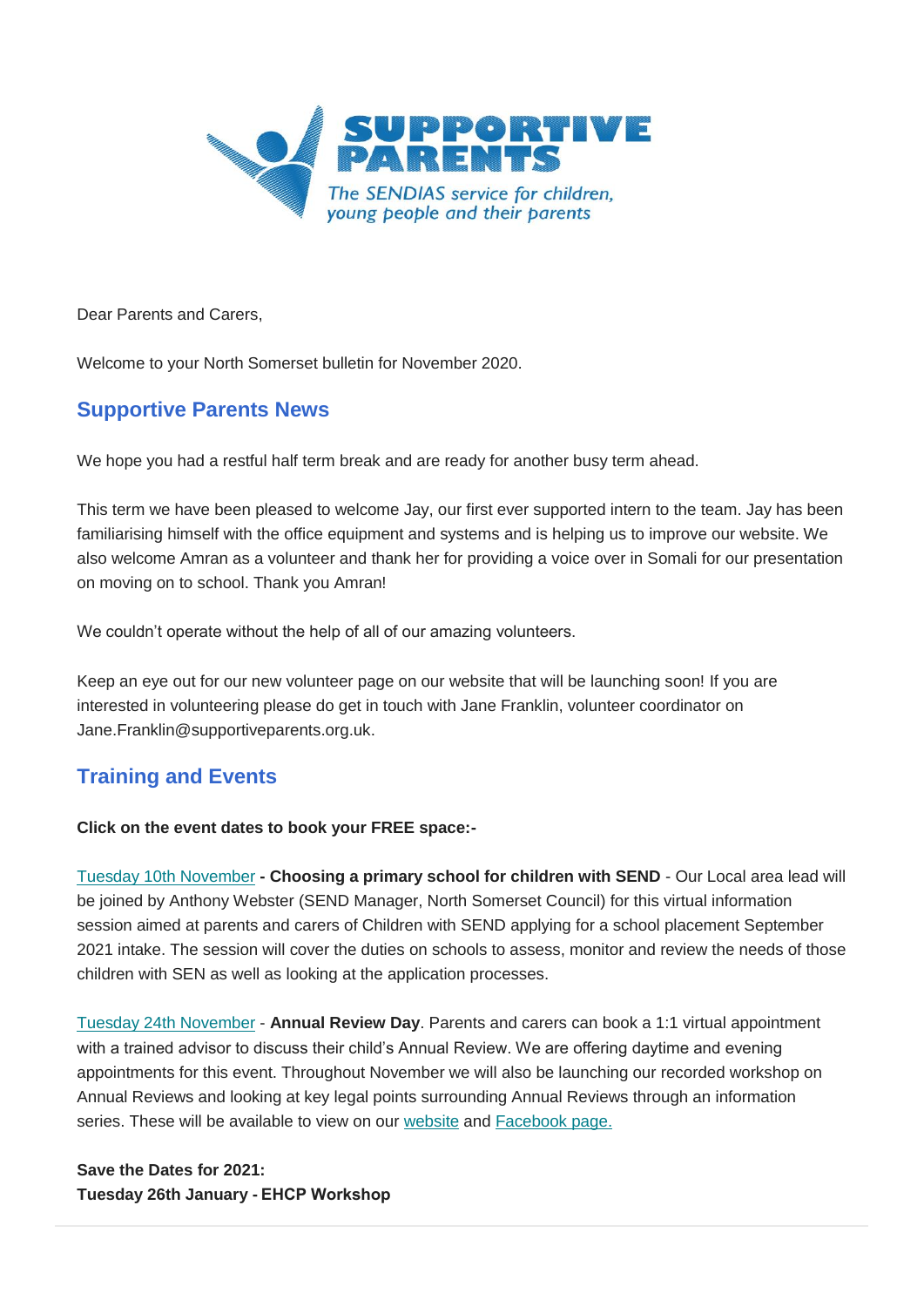### **Tuesday 16th March - Annual Review Workshop**

# **Resources**

### **Exclusion**

Our back to school series of posts on Facebook and on our website was very popular and had a reach of 3520 and over 150 engagements. Following on from this we have launched a fresh series looking at exclusion. Exclusion continues to be on the national and local agenda. Although most children have only been back in school since September, we have already had a number of enquiries relating to exclusion. We hope that this series is helpful. Click [here](https://www.supportiveparents.org.uk/resources/information-series/) to view our exclusion series.

### **Future topics**

We have a further series planned on Annual Reviews and Elective Home Education but would like to know if there are any other topics which you would like us to cover. Please give us your views in this very quick survey **HERE**.

### **Tribunal toolkit**

A refreshed version of our [tribunal toolkit](https://www.supportiveparents.org.uk/wp-content/uploads/2020/10/tribunals-content-and-placement-appeal.pdf) is available on the website. This is a practical guide which we hope will help to guide you through the process of appealing to the SEND Tribunal. We are working on a guide to virtual hearings.

### **Recorded Webinars**

There is a new section on our website, where you can access recorded webinars, events and presentations. [Click HERE.](https://www.supportiveparents.org.uk/resources/workshop-recordings/) At the moment you can see:- Moving on to School (English) Moving on to School (Somali) Transition to Secondary School SEN Support in Schools

# **Events of others**

[Tuesday 17th November](https://www.eventbrite.co.uk/e/join-our-steering-group-tickets-127688488707?aff=affiliate1&fbclid=IwAR3SGlhpx-pWgfSSFCio69-e0SVcL-wsJCH_M4jtNly2PouSgVE6OduxZoM) - North Somerset Parent Carers Working Together are looking for new steering group members. If you'd like to find out more about the invaluable work of the Forum and find out how you can join in they have two information sessions from [10am-12pm](https://www.eventbrite.co.uk/e/join-our-steering-group-tickets-127688488707?aff=affiliate1&fbclid=IwAR03WQhfhXEawK2aHz6OFsKVs3Oxje-3iNGJfuz7PoJJeQ2FrfsvCjlcJc0) and from [7-9pm.](https://www.eventbrite.co.uk/e/join-our-steering-group-tickets-124085694653?aff=affiliate1&fbclid=IwAR03WQhfhXEawK2aHz6OFsKVs3Oxje-3iNGJfuz7PoJJeQ2FrfsvCjlcJc0)

[19th January 2021](https://bridgingthegaptogether.org.uk/events/evening/40-adhd-2020.html)**- 7.30-9pm – ADHD talk.** Hosted by Bridging the Gap Together and being delivered by Vicki Bates (Community Paediatric Nurse) at St Barnabas Centre, Portishead.

#### **Like to Be – Careers events**

Like To Be will be hosting a series of online career events over this academic year. The events will include career talks, live chat with employers, workshops, activities, competitions, and work experience opportunities. The events are free to attend. Supportive Parents will be at them or have resources which are accessible there. See the [Like To Be website](https://www.liketobe.org/) for more information.

- **- 25th – 26th November: The West of England Career Inspiration Show Years 10 & 11**
- **- 20th – 21st January: The West of England Career Inspiration Show Years 5 & 6**
- **- 2nd – 4th March: The West of England Career Inspiration Show Years 8 & 9**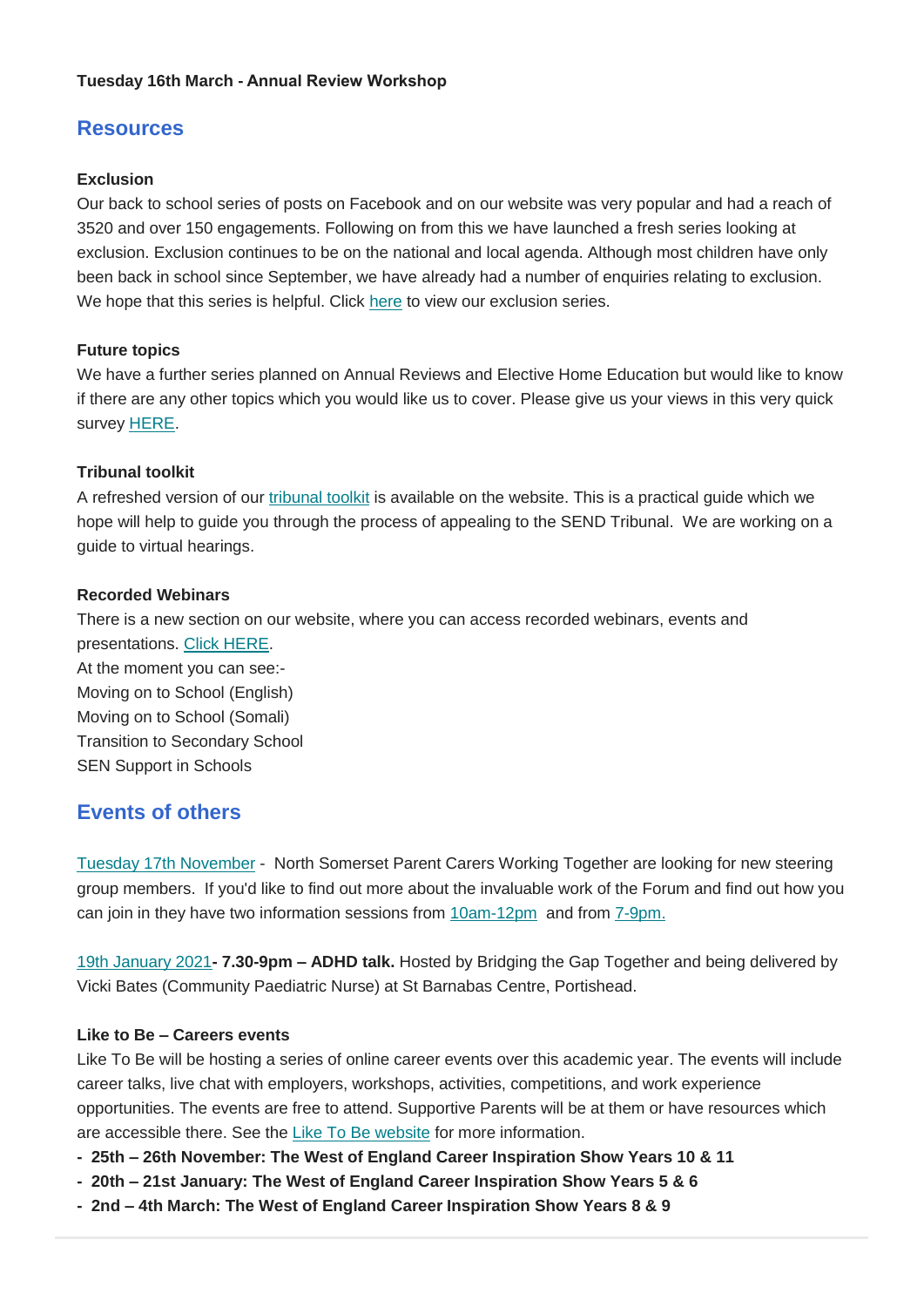# **Consultation and Feedback**

[The New North Somerset Local Plan 2038: Choices for the Future](http://www.n-somerset.gov.uk/my-services/planning-building-control/planning-policy/our-local-plan/local-plan-2038/choices-autumn-2020) - have your say on the second stage consultation of the Local Plan for North Somerset which will guide housing, jobs and business investment, transport, community facilities and supporting infrastructure in the area until 2038.

## **Give me A Break**

Together for short Lives has just published a report which emphasises how important short break service are in providing respite for seriously ill children. You can read the full report [here.](https://www.togetherforshortlives.org.uk/wp-content/uploads/2020/10/Together-for-Short-Lives-and-Julias-House-Give-Me-a-Break-report.pdf)

# **Local News**

**Autism Family Liaison Service Pilot –** a new 6-month pilot in North Somerset for Parents, Carers and Young People – run by Bridging the Gap Together. To provide primary support for families living with the effects of autism and its associated conditions through the pandemic. From November 2020 to April 2021 – Mondays and Wednesdays 10am-4pm and Fridays 10am - 1pm. Support via Zoom, Skype, Teams or telephone with Liz Kelly. Email support@bridgingthegaptogether.org.uk.

## **School place application dates for admission September 2021**

Please note that the forms for applying for a school place for primary school for admission in September 2021 are now available [here.](https://supportiveparents.us18.list-manage.com/track/click?u=ab192c1886a9a16c9f84bfbea&id=5f976e41bf&e=e0816b3cfb) Even if you are applying for a place at a school outside of North Somerset, you will still need to apply using the North Somerset application system if you are a North Somerset resident. The deadline for submission is **15th January 2021.**

**Gympanzees** – Gympanzees have launched some new services including a new lending library and online advice, exercises, activities, and tips from qualified therapists. Please find more details on their website [HERE.](https://www.gympanzees.org/)

# **National News**

The Education Select Committee is holding an inquiry into Elective Home Education. The inquiry will seek to understand the extent to which current arrangements provide sufficient support for home educated children to access efficient, full-time and suitable education, and establish what further measures may be necessary in order to facilitate this.

It will also explore the impact of COVID-19 on home education, and any particular needs arising from the pandemic that need to be addressed. The committee wants to hear your views. You can submit evidence [here](https://committees.parliament.uk/work/620/home-education/) until **Friday 6 November 2020**.

## **[Report: stress among children in England during the Coronavirus lockdown](https://www.childrenscommissioner.gov.uk/report/stress-among-children-in-england-during-the-coronavirus-lockdown/?utm_source=Children%27s+Commissioner+for+England&utm_campaign=9ff8377461-EMAIL_CAMPAIGN_2020_09_30_10_19&utm_medium=email&utm_term=0_5e06e44c59-9ff8377461-41416673&mc_cid=2f1153a8b9&mc_eid=75f9081413)**

As the Covid-19 crisis unfolded, the Children's Commissioner's Office wanted to understand in greater detail how school closures and weeks at home had affected children's levels of stress and anxiety. They therefore conducted surveys of around 2,000 young people aged 8-17 in England in March and June, to establish the frequency and causes of children's stress in lockdown. Read the full report [here.](https://www.childrenscommissioner.gov.uk/report/stress-among-children-in-england-during-the-coronavirus-lockdown/?utm_source=Children%27s+Commissioner+for+England&utm_campaign=9ff8377461-EMAIL_CAMPAIGN_2020_09_30_10_19&utm_medium=email&utm_term=0_5e06e44c59-9ff8377461-41416673&mc_cid=2f1153a8b9&mc_eid=75f9081413)

# **Children and Young People**

Did you know that North Somerset Council have a **SEND 0 to 25 years Facebook group**? They are